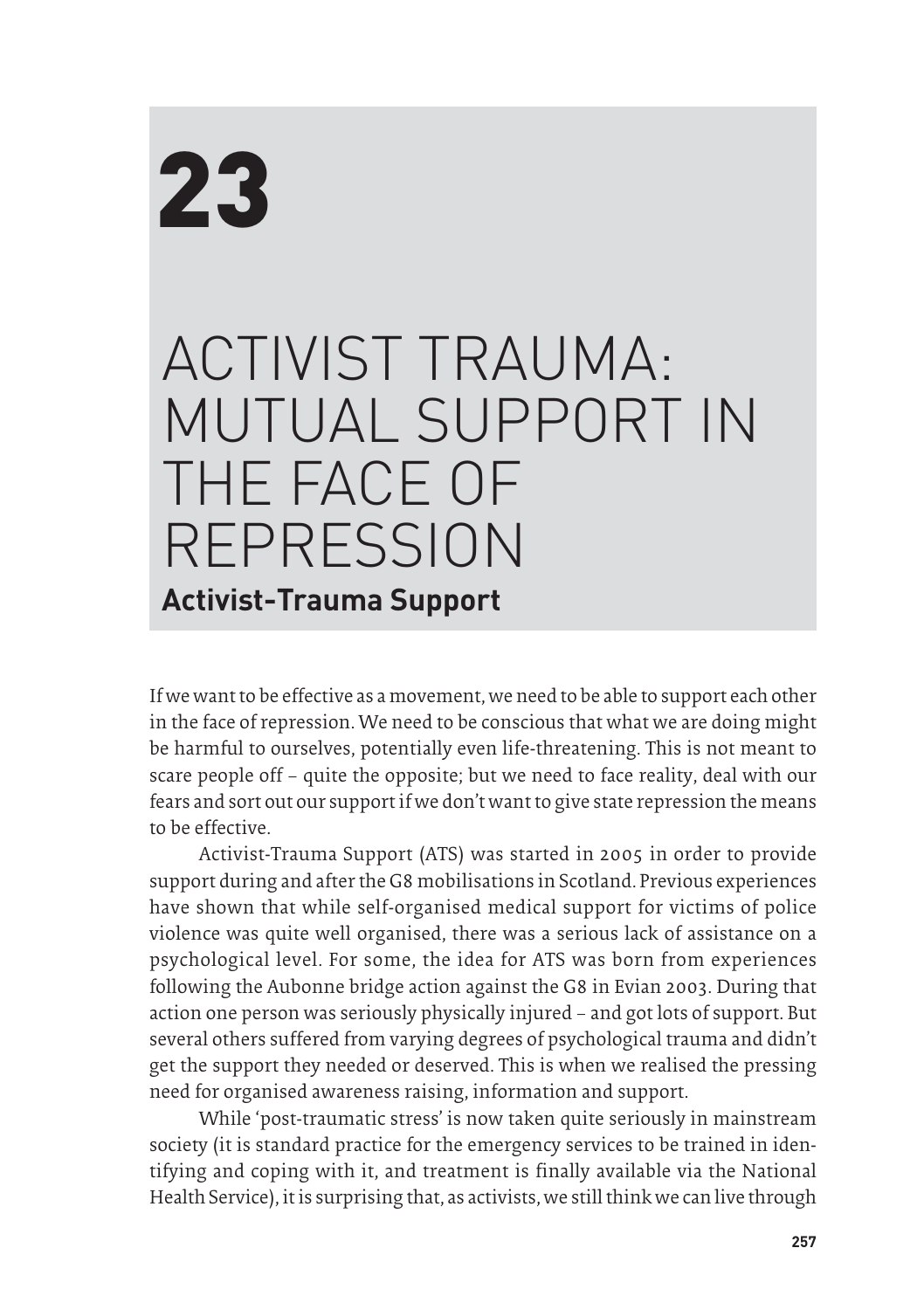situations of police brutality, fear and powerlessness without showing any emotional response. The fact is that we can't.

Of course reactions to stress vary. Everybody has their own way of dealing with it, but this reaction can extend to dropping out, disappearing, or feeling excluded because we feel scared or are suffering from post-traumatic stress 'disorder' (PTS'D').<sup>1</sup> Inside our movements a deeper understanding of these processes is lacking. Even after terrible incidents such as those at the Diaz school in Genoa where sleeping activists were severely beaten by police during the 2001 G8 summit, not enough emotional support was available for the victims. It is crucial to understand that emotional wounds often continue to hurt and debilitate long after the physical wounds have healed, and that people who don't get physically hurt can still suffer serious psychological damage. In the long term, many of those in Genoa suffered more from the emotional consequences than the physical injuries.

This lack of support within the movement can exacerbate the trauma. If the police treat us badly, it's hardly a surprise; but it's really devastating to feel let down by our mates afterwards. It can cause 'secondary traumatisation', which is often worse than the initial experience because it shatters our fundamental assumptions. We're not asking for all of us to become 'experts' in healing trauma, but there is a clear need for understanding and support: solidarity is a fundamental part of our politics.2 The police and prison 'service' specialise in consciously creating traumatising conditions, especially aimed at breaking resistance. Beatings, arrests, isolation custody, violation of rights, threats, lies… Their focus is on creating fear, getting inside our heads and stopping us from taking action again. Within our movements this 'internal censorship' has not really been addressed and talked about. What stops us from getting where we want to get? Sometimes it might be real obstacles; but a lot of the time it is our fear. The state's strategy is a psychological one – they beat one of us up and a hundred get scared and feel blocked. And maybe the person they beat up never goes back on the streets. This is how repression works. And this is why we need to start talking about it. The repressive organs are in their hands – the more effective we are in our struggle, the harder the repression. But how we deal with it is in our hands. What are we going to do with our fear, what are we going to do about our pain, how are we going to support each other through all this and how are we going to show our solidarity?

### **AN ACTIVE PART OF RESISTANCE**

In preparation for Gleneagles, a six-day training course was organised with a professional from a charity focused on trauma care called ASSIST. Most participants, plus some new people, went on to form the Activist-Trauma Support group. As far as we knew, it was the first time active trauma support had been taken on board for a big mobilisation. We were breaking new ground, and with no earlier experience to fall back on, we spent a lot of time trying to figure out what would be needed and useful.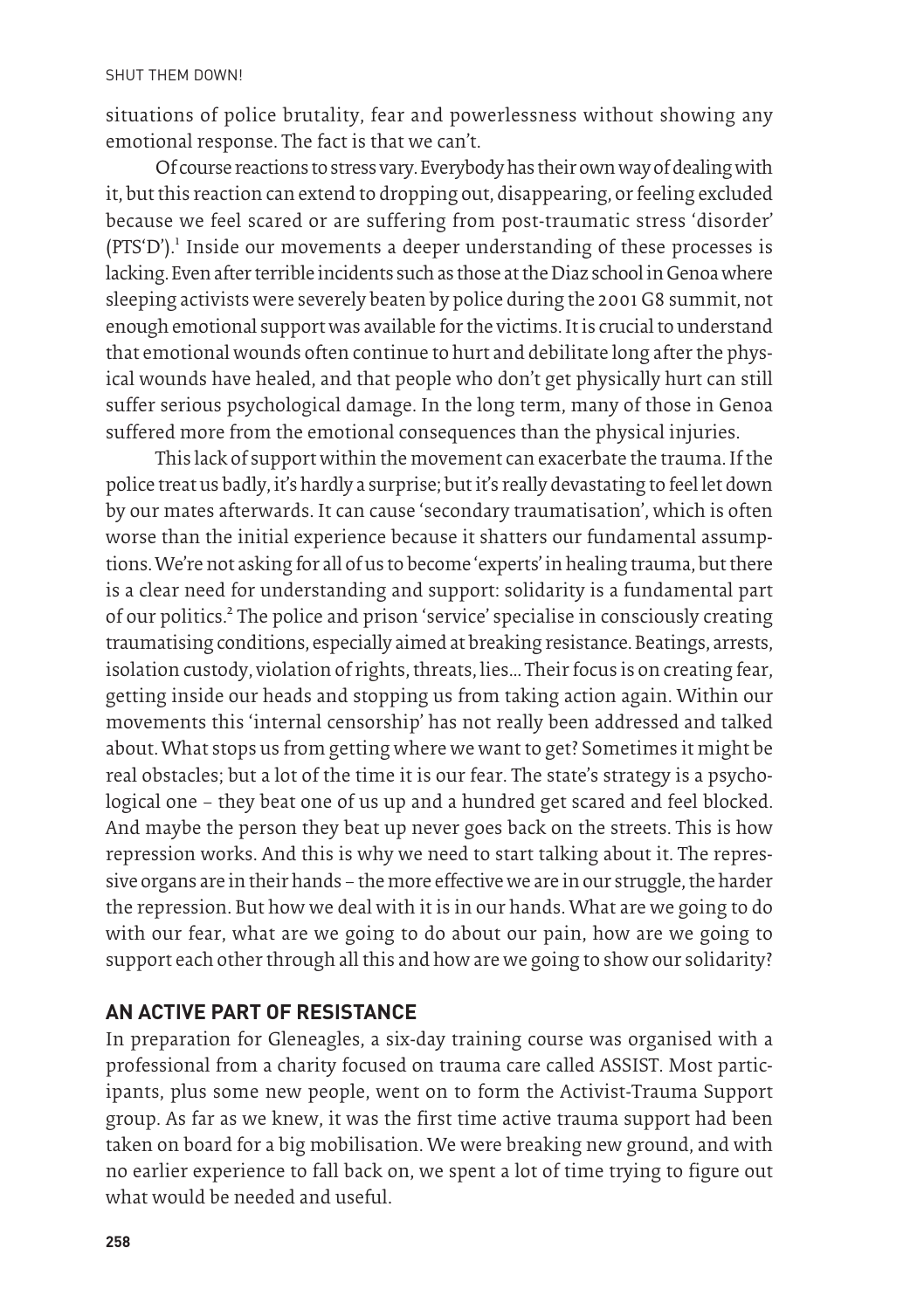In the end the group split itself between the campsite in Stirling, where a big recovery dome was set up, and the Forest Café in Edinburgh, in the ground floor of the Indymedia Centre where the missing persons helpline and prisoner/friends support were also based. Both groups ran a 24-hour phone helpline.

The recovery dome saw a steady flow of people coming to find somebody to talk to about what they were going through, to get a massage (often fulfilling the same purpose), to find a quiet place to cry, to retreat or to just calm down with a cup of tea and a blanket. Some people came once, some several times. A lot of people seemed to know of our presence on site and it gave them some level of comfort even if they didn't use the facilities – rather like the assurance when you know there is a medical first aid tent.

At the office in Edinburgh, the main tasks were phone support and personal support, but these turned out to be in much less demand than at the campsite. So we started focusing on avoidance of trauma – doing prisoner support (sending cards, money, organising visits) and helping prisoners' friends (making phones available to call families, lawyers, police stations, embassies…). We hadn't intended this to be part of our work but it transpired to be very useful. We also think it proved effective in blurring the distinction between 'trauma support' (which sounds quite dramatic and off-putting), prisoner support and 'general welfare' – we want to normalise and destigmatise trauma.

We know that one of the first things people need after distressing experiences is to see their friends, but tracking down people can be hard and stressful in itself. That's why we had set up a missing persons helpline which was run in close connection with the legal team. It also had the bonus of taking pressure off the legal phonelines when people were just calling to find out about their mates. In addition we organised a secret 'safe space' some miles away from any action for people who really needed to get out of the area. Fortunately it proved not to be necessary this time (at least we hope this is true).

In terms of education, we set up *www.activist-trauma.net*, printed and distributed flyers about what we were offering and what to do after instances of brutality, as well as a six-page briefing about PTS'D'. We organised a few workshops, although we should have done more and advertised them better.

After the summit, the long-term support by phone, email and/or personal contact was less than expected. We're not sure if it wasn't needed, or if people felt reluctant to use it, or if we didn't do sufficient outreach work. On the other hand, the hits on our webpage after the G8 were really high. We had started setting up a public contact base for support which is accessible through the webpage – it's a place where people who need help can find people who offer to help in different ways.

#### **LEARNING THE LESSONS**

A month after Gleneagles we had a debriefing weekend with the aim of looking into group dynamics and evaluating our work in order to draw lessons for others.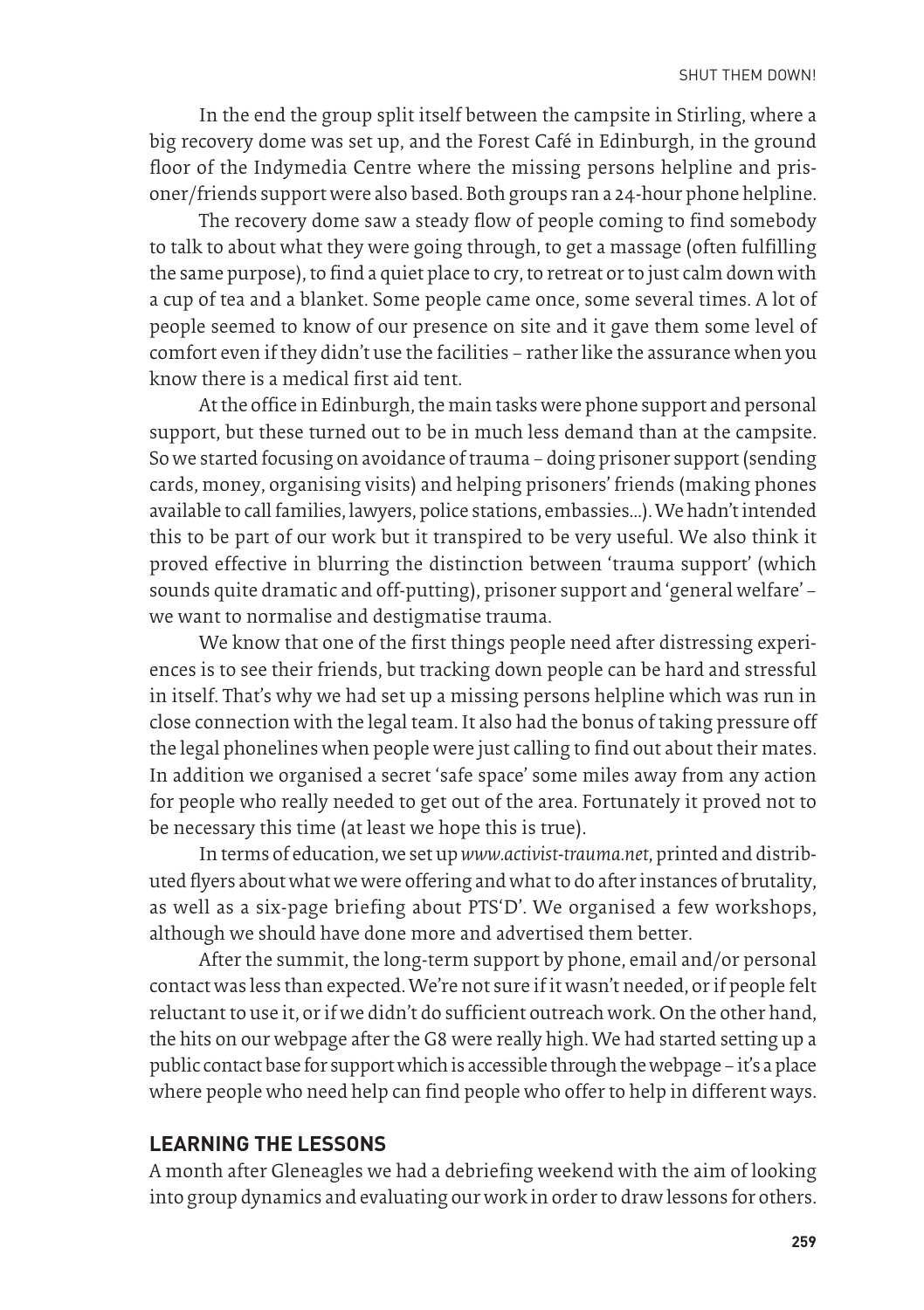The general consensus was that all of us enjoyed doing the work; it felt useful, it was appreciated and it was rewarding to feel that somebody actually feels better after talking to you.

Internal group dynamics are often complicated and this is especially true if people have been traumatised in the past – which applied to all of the people in the working group in one way or another. Summits are stressful situations at the best of times: they trigger people's memories and recall previous traumatic situations. Of course, it is not only police violence that causes trauma – statistics suggest that one in four women and one in six men have been sexually abused at some time, while thousands are hurt in car crashes, injured at work and so on. Trauma can result from any situation where the natural reaction to fight or flight is blocked. It is important to remember that a lot of us have gone through some of that and still carry old trauma around while being exposed to new ones. Added to this was that fact that we didn't all know each other beforehand and had very different personal and professional backgrounds and attitudes.

We concluded it would be better for a future trauma support group to really try and get to know each other beforehand, put effort into trust-building and group bonding, since we should be able to draw strength from the group rather than having to deal with internal conflict. It might have been a good idea to have an external 'supervisor' or counsellor on site, independent of the group, who could provide support for the supporters and facilitation if necessary.

From the beginning we had made it clear amongst ourselves that we were offering emotional first aid and not therapy or deep counselling, since a campsite with police at the gate is not the right space for that, and therapy is a longer term project anyway. As it turned out, it wasn't always easy to make that distinction and opinions about where to draw the line differed due to our different backgrounds. For future work we think it would be important to have an indepth discussion on this topic beforehand and to establish some ground rules.

We found out that trauma support is very narrowly focused and inevitably ended up doing other mental health work. We recognise the need for broader selforganised mental health support in our movements, but at the same time due to limited resources we could only focus mainly on trauma. It also became clear that trauma work in itself during big mobilisations can't be reduced to police brutality, because the repressive environment triggers all kinds of old trauma like childhood sexual abuse, rape, and other previous experiences of brutality. When doing emotional first aid it's crucial to keep in mind that the person you are talking to might be carrying all kinds of old trauma with them. And different people need different things, so it's essential to be prepared to adapt to people's specific needs and ways of coping.

There is a definite need for general welfare work – cups of tea, massages, a quiet space and blankets can make an enormous difference, and can help prevent burn-out (on a really basic level, we underestimated the profound impact of a lack